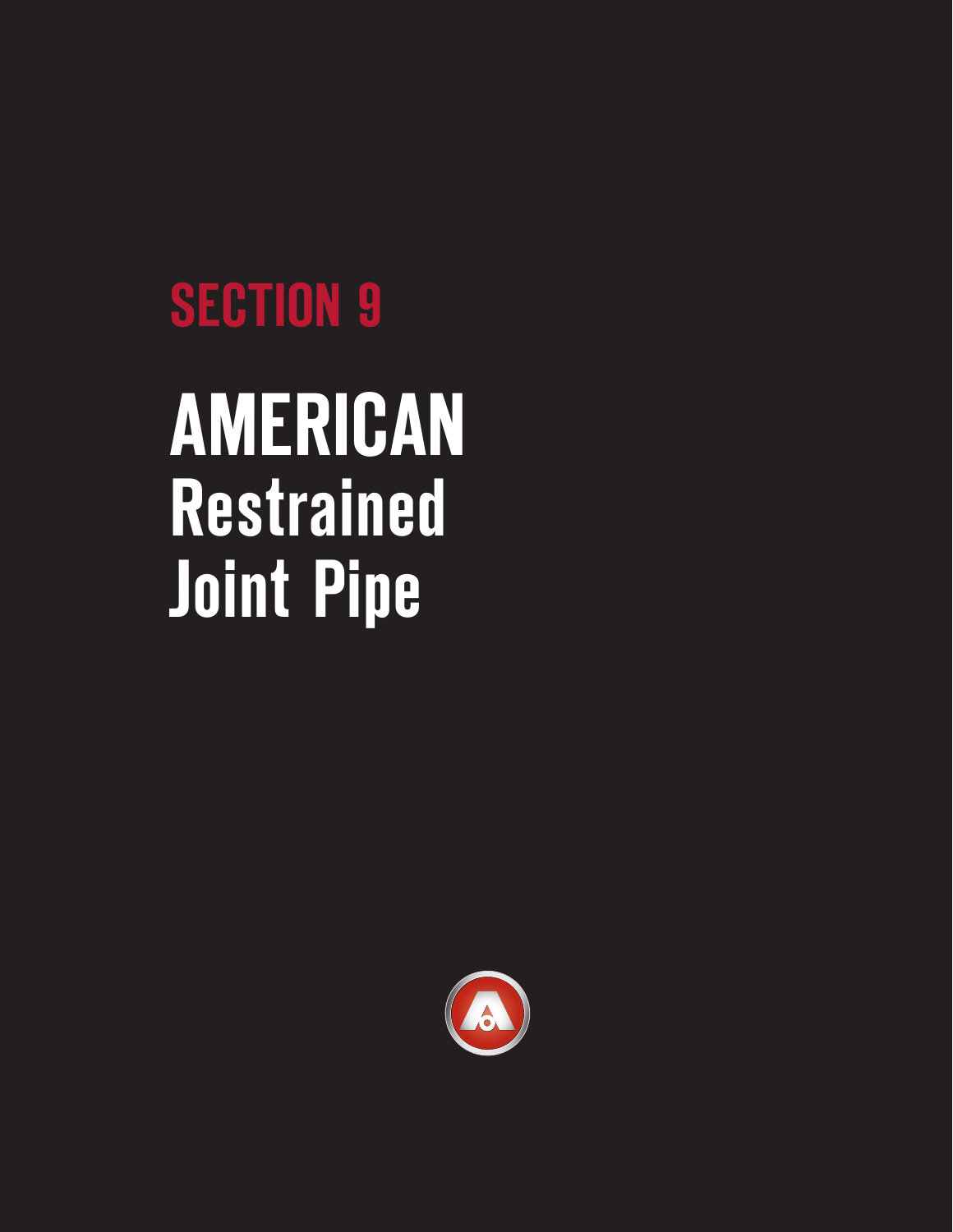

# **AMERICAN Fast-Grip® Gasket**

### **Assembly Instructions**

Assembling pipe and fitting joints using Fast-Grip gaskets is simple. It is very similar to the assembly of Fastite joints shown in Section 2. Fast-Grip gaskets may be used in lieu of standard Fastite gaskets in the bells of Fastite and Flex-Ring joint pipe and fittings where easy, field-adaptable restraint is desired.

### **1. Cleaning of Socket and Spigot**

Clean the socket and plain end thoroughly, removing any mud, sand, gravel, ice, frozen material, or other matter that could prevent a proper joint seal. Material in the gasket grooves may cause the gasket to protrude into the path of the entering spigot. Therefore, **it is important that all joint recesses be kept clean during insertion of the gasket and assembly of the joint to prevent gasket dislodgment and/or subsequent leakage.**



cold weather conditions, gaskets should be warmed before installing. (One way to keep gaskets warm is to keep them in a truck or heated vehicle cab until they are ready to be used.)



# **2. Placement of Gasket**

Wipe the gasket clean. After flexing one or more "loops" in the gasket, insert the gasket in the gasket recess of the socket with the large sealing end of the gasket



toward the rear of the socket. The center of the gasket loops should be positioned between tooth locations. Press the gasket into the mating socket recesses, so the metal-carrying retainer end of the gasket is seated completely and uniformly in the socket groove. **Take care that no gasket loops or bulges protrude into the path of the entering pipe spigot.** In extremely









**Incorrect**

**9-3**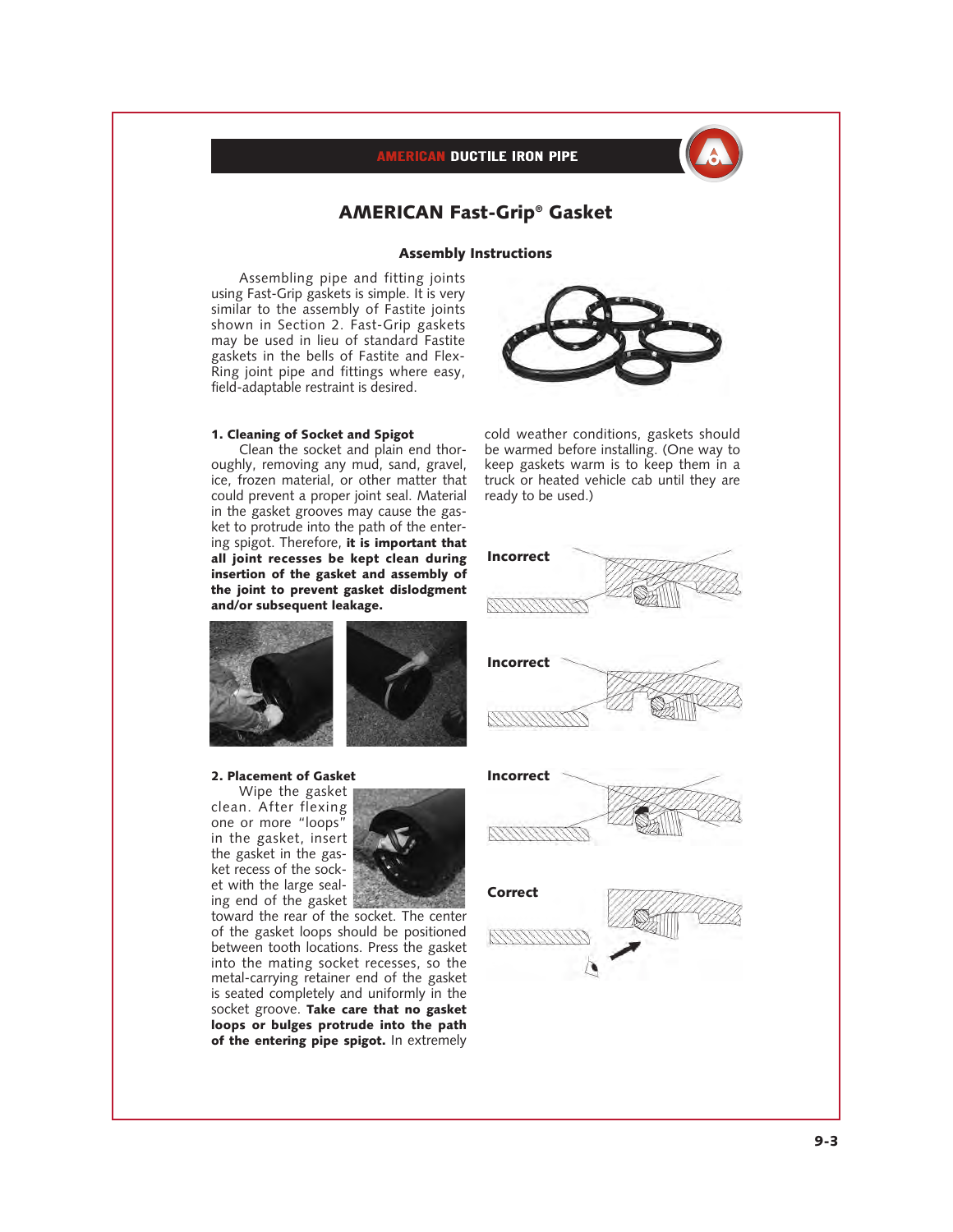

# **AMERICAN Fast-Grip® Gasket**

# **Assembly Instructions—Continued**

deflected position.



### **3. Lubrication of the Joint**

With a clean brush, apply a liberal amount of regular Fastite lubricant completely **over the end of the pipe, the spigot radius,** and the outer surface of the pipe up to the assembly stripe. Also apply lubricant completely over the exposed inner surface of the gasket. AMERICAN supplies an extra 10% of lubricant to be used with the Fast-Grip joints to ensure ease of assembly. **Use only lubricant provided by AMERICAN.** For underwater conditions, special AMERICAN underwater lubricant is recommended and is available upon request.

## **4. Initial Placement of Bevel End Into Socket**

The spigot end of the pipe should be in reasonably straight alignment before it is placed into the socket. Center the spigot in the gasket so it makes



firm and even contact with the inner surface of the gasket. Do not place pipe spigot in socket while in a substantially

# **5. Complete Assembly of Plain End Into Socket**

For 4"-18" sizes, simply push the bevel end into the bell until it contacts the rear of the socket. Desired joint deflection may then be set.



If the joint is to be deflected less than 2 1/4° for 20", 1 3/4° for 24", and 1° for 30", simply push the pipe spigot until it contacts the back of the socket and deflect. If the joint is to be deflected greater than these amounts, push the pipe spigot into the bell (while in straight alignment) only until the leading edge of the factory-applied yellow assembly stripe is even with the face of the bell. The desired deflection up to the maximum may then be set.

Abnormal joint assembly loads or behavior, such as unexplained exposure of the assembly stripe outside the bell, may indicate improper cleaning, gasket insertion, spigot placement, or lubrication. In any joint assembly, **a thin feeler gauge passed between the bell and spigot all around the assembled joint can be used to confirm correct gasket placement. (See figure below.)** Any joint with apparent problems should be disassembled and corrected before filling and testing the pipeline. (See Disassembly Instructions.)

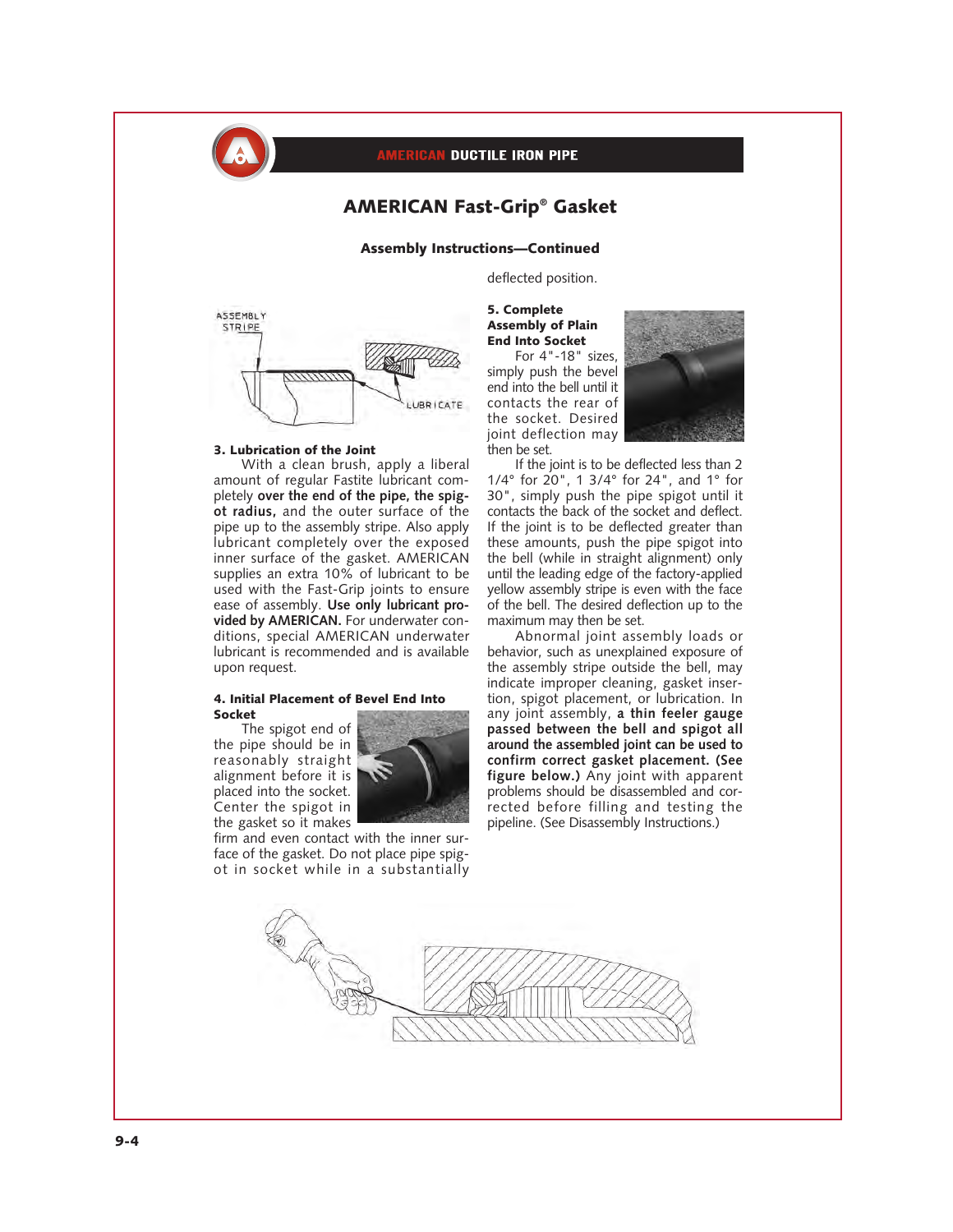

# **AMERICAN Fast-Grip® Gasket**

# **Assembly Instructions—Continued**

### **Field-Cut Pipe**

**When pipe is cut in the field, the cut end must be properly prepared prior to assembly. In 18" and larger sizes, the ordering and use of a few select pipes that have been "gauged full length" at the factory should be considered when field cuts are anticipated.**

Using a portable grinder or other suitable device, place an approximately 3 ⁄8"- to 5 ⁄8"- long smooth assembly chamfer or bevel on the outside end of the pipe. This bevel should make an angle of 30-40° with the axis of the pipe. **Care should be taken to ensure that all corners are rounded and no sharp edges remain that might damage or dislodge the gasket.**

If deflection greater than 2 1/4°, 1 3/4°, and 1° is required for 20", 24", and 30" field-cut pipe, respectively, place an assembly mark on the spigot as shown. The spigot should be inserted into the bell during assembly only until the mark becomes even with the bell face. Spigot insertion to the field-applied assembly mark will result in a space between the spigot and the back of the socket.



للردائي

### **Allowable Joint Deflection for 4"-30" Fastite**† **Ductile Iron Pipe with Fast-Grip Gaskets**

| Size<br>In. | <b>Nominal</b><br><b>Laying Length</b><br>ft. | <b>Maximum Recommended Deflection</b> |                         |
|-------------|-----------------------------------------------|---------------------------------------|-------------------------|
|             |                                               | Offset per 20' Length (in.)           | <b>Deflection Angle</b> |
|             | 18                                            | 19                                    | $5^\circ$               |
| 6           | 20                                            | 21                                    | 5°                      |
| 8           | 20                                            | 21                                    | $5^{\circ}$             |
| 10          | 20                                            | 21                                    | $5^{\circ}$             |
| 12          | 20                                            | 21                                    | $5^{\circ}$             |
| 14          | 20                                            | 17                                    | $4^\circ$               |
| 16          | 20                                            | 12                                    | $3^\circ$               |
| 18          | 20                                            | 12                                    | $3^{\circ}$             |
| $20*$       | 20                                            | 12                                    | $3^\circ$               |
| $24*$       | 20                                            | 12                                    | $3^\circ$               |
| $30*$       | 20                                            | 10                                    | $21/2^{\circ}$          |

† Allowable deflection for Flex-Ring sockets with Fast-Grip gaskets is the same as above for Fastite.

Allowable deflection for 20", 24", and 30" Fastite AWWA C110 fitting joints with Fast-Grip gaskets 2 1/4°, 1 3/4°, and 1°, respectively.

### **Assembly of Fittings**

Pipe and fittings joints can be easily assembled with current tools and methods used for many years in the assembly of Fastite joints. A line of "assembly yokes" and associated rigging for 4"-16" sizes are available that allow easy assembly of fitting configurations, such as 90º bends, etc. Field rigging for larger-sized fitting assemblies can normally be accomplished with common grab chains, wire rope choker cables, etc. as per photographs in Section 4.